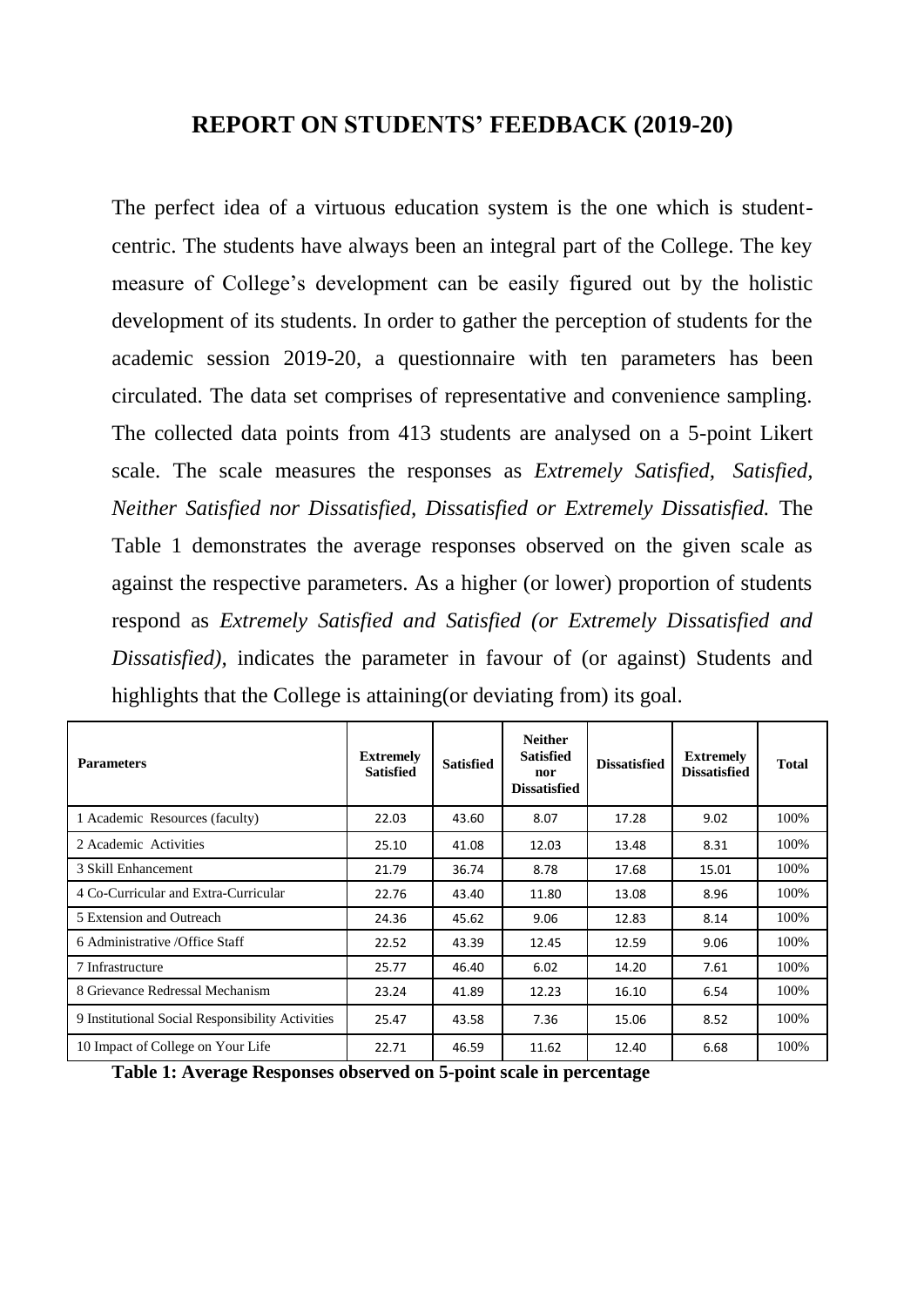

**Table: Average Students' Responses observed** 

The questionnaire has been constructed on the parameters: Academic Resources (faculty), Academic Activities, Skill Enhancement, Co-Curricular and Extra-Curricular, Extension and Outreach, Administrative /Office Staff, Infrastructure, Grievance Redressal Mechanism, Institutional Social Responsibility Activities, Impact of College on Your Life.

The students' feedback analysis can be concluded as follows:

- 1. The Academic Resources of SLC have been appreciated by the students as shown in Table 1. The parameter *Academic Resources* includes Mentoring and Motivation, Curriculum based questions, Regularity and Sincerity, Subject Expertise, Evaluation and performance etc. The institution has been promoting the students to indulge in beyond the classroom learning and more than 65.63% (22.03% extremely satisfied and 43.60% satisfied) of the students are satisfied with these resources.
- 2. The *Academic Activities* majorly include Seminars/Conferences/Special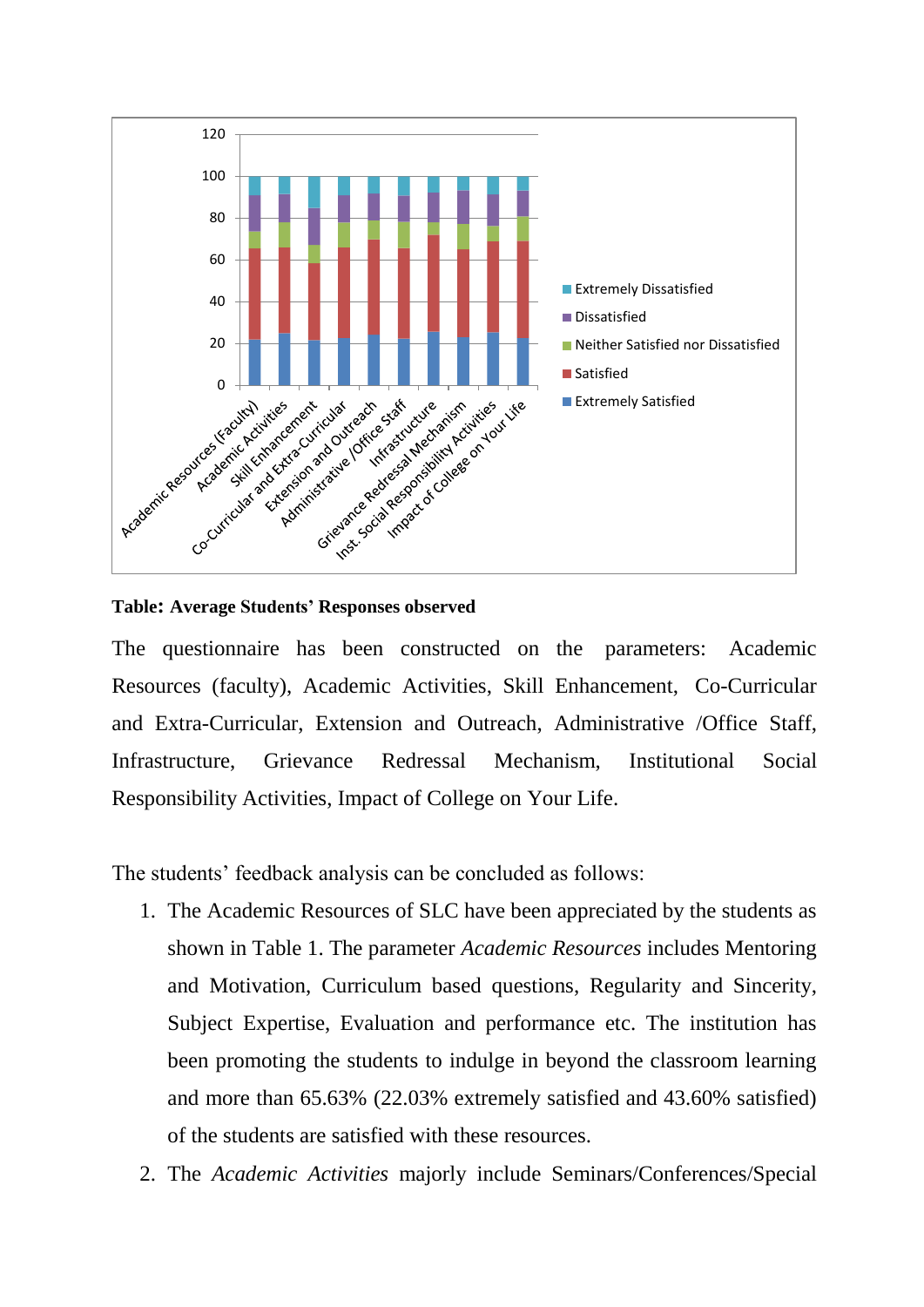Lectures, Hands on Training for Academic Enhancement, Class Presentations/ Projects /Workbooks, Use of Cinema/Tools/ Visuals/ Role play/ IT tools in Class Rooms etc. The activities are appreciated by a major segment of pupils and upto 66.18% of them are content by the same.

- *3.* The College Activities are further extended to Skill Enhancement Activities, Co-Curricular and Extension Activities. All these headings have enquired about the Sports, Associations/Clubs/Cultural Societies/Centres, Remedial Classes, Career Counselling and Placement Support etc. The students' much favourite extension activities have impelled them to address a satiety level of 69.98%.
- *4.* The students' lot has shown an active response in favour of the *Administrative* dealing framework and *Infrastructural* resources. It has been observed that the 65.91%, 72.17% and 65.13% students have had optimum support from *Administrative Staff*, College *Infrastructure* and *Grievance Redressal Mechanism* respectively.
- *5.* The institution is often associated to serve its social responsibility by promoting the students towards Green Campus-Tree Plantation Drive, Implementation of Swachh Bharat Abhiyan, Gender Sensitization Programs for awareness. The 69.05% of the respondents often admired the College's initiatives for the *Institutional Social Responsibility.*
- *6.* And lastly, an affirmative *Impact of College on the Student's Life* has also been observed by as large as 69.3% of them. The College imparts ValuebasedEducation and endorses the Holistic Development for the future of the nation.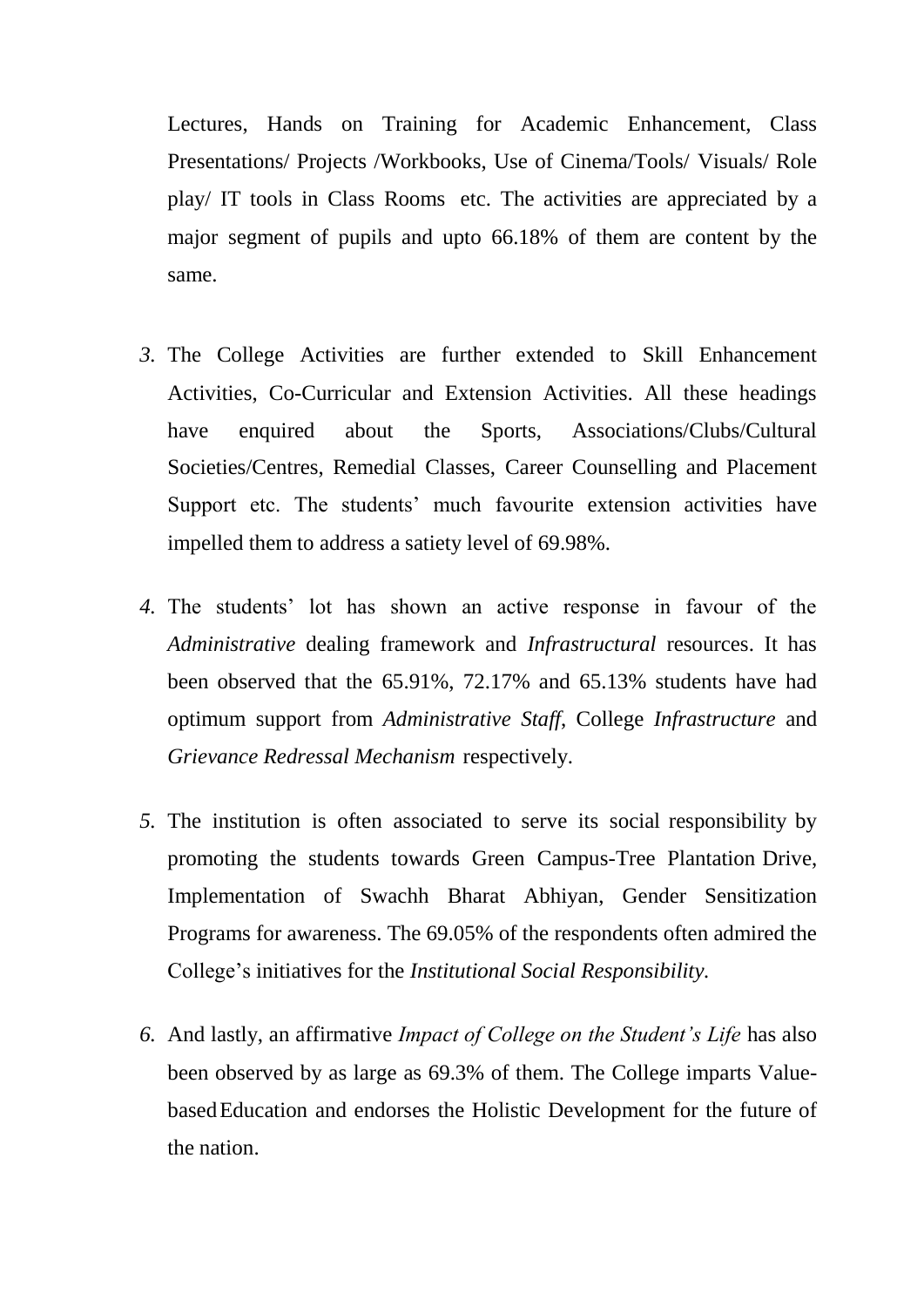| <b>Parameters</b>                                                | <b>Variables</b>                                                                          | <b>Extremely</b><br><b>Satisfied</b> | <b>Satisfied</b> | <b>Neither</b><br><b>Satisfied</b><br>nor Dis-<br>satisfied | Dis-<br>satisfied | <b>Extremely</b><br><b>Dissatisfied</b> | <b>Total</b> |
|------------------------------------------------------------------|-------------------------------------------------------------------------------------------|--------------------------------------|------------------|-------------------------------------------------------------|-------------------|-----------------------------------------|--------------|
| $\mathbf{1}$<br><b>Academic</b><br><b>Resources</b><br>(FACULTY) | Mentoring and Motivating Students for                                                     |                                      |                  |                                                             |                   |                                         |              |
|                                                                  | Academic Growth and Development                                                           | 21.79                                | 51.09            | 13.80                                                       | 8.23              | 5.08                                    | 100%         |
|                                                                  | Content of Syllabi of the Courses                                                         | 19.13                                | 46.97            | 14.29                                                       | 12.83             | 6.78                                    | 100%         |
|                                                                  | Extent of Syllabi covered in the Class                                                    | 23.24                                | 39.95            | 13.56                                                       | 16.22             | 7.02                                    | 100%         |
|                                                                  | Delivery of Content in the Class                                                          | 9.69                                 | 29.30            | 8.47                                                        | 33.41             | 19.13                                   | 100%         |
|                                                                  | <b>Regularity and Sincerity</b>                                                           | 26.63                                | 32.20            | 8.72                                                        | 21.07             | 11.38                                   | 100%         |
|                                                                  | <b>Subject Expertise</b>                                                                  | 18.40                                | 56.42            | 7.26                                                        | 10.90             | 7.02                                    | 100%         |
|                                                                  | Linking Theory with Examples and Practices                                                | 17.43                                | 58.35            | 0.48                                                        | 16.22             | 7.51                                    | 100%         |
|                                                                  | Accessibility for Interactions                                                            | 27.60                                | 46.25            | 8.96                                                        | 12.59             | 4.60                                    | 100%         |
|                                                                  | Use of Teaching Aids and ICT in the Class to<br><b>Facilitate Teaching</b>                | 16.46                                | 52.06            | 4.36                                                        | 17.68             | 9.44                                    | 100%         |
|                                                                  | Encouragement for Out of the Box and<br><b>Innovative Thinking</b>                        | 18.64                                | 48.67            | 5.81                                                        | 16.95             | 9.93                                    | 100%         |
|                                                                  | Overall Experience with Internal<br>Assessment (Quiz, Assignments,<br>Presentations etc.) | 34.62                                | 39.23            | 6.05                                                        | 13.80             | 6.30                                    | 100%         |
|                                                                  | Fairness of the Internal Evaluation process<br>by the Teachers                            | 30.27                                | 34.14            | 9.69                                                        | 15.25             | 10.65                                   | 100%         |
|                                                                  | Your Performance in Assignment was<br>discussed with you                                  | 34.38                                | 39.95            | 1.69                                                        | 14.04             | 9.93                                    | 100%         |
|                                                                  | Availability of Online Resources and Library<br>Resources                                 | 21.07                                | 52.78            | 2.66                                                        | 15.98             | 7.51                                    | 100%         |
|                                                                  | Encouragement for Co-Curricular and<br><b>Extra-Curricular Activity</b>                   | 13.08                                | 18.16            | 15.98                                                       | 37.29             | 15.50                                   | 100%         |
|                                                                  | Overall Learning Experience with the<br>faculty                                           | 20.10                                | 52.06            | 7.26                                                        | 14.04             | 6.54                                    | 100%         |
| $\mathbf{z}$<br><b>Academic</b><br><b>Activities</b>             | Seminars/conferences/workshops                                                            | 26.15                                | 47.46            | 11.14                                                       | 9.44              | 5.81                                    | 100%         |
|                                                                  | Special Lectures / Guest Lectures/Virtual<br>Lectures                                     | 24.70                                | 44.31            | 7.75                                                        | 15.25             | 7.99                                    | 100%         |
|                                                                  | Hands on Training for Academic<br>Enhancement (Software, simulation etc.)                 | 21.79                                | 40.92            | 9.69                                                        | 16.71             | 10.90                                   | 100%         |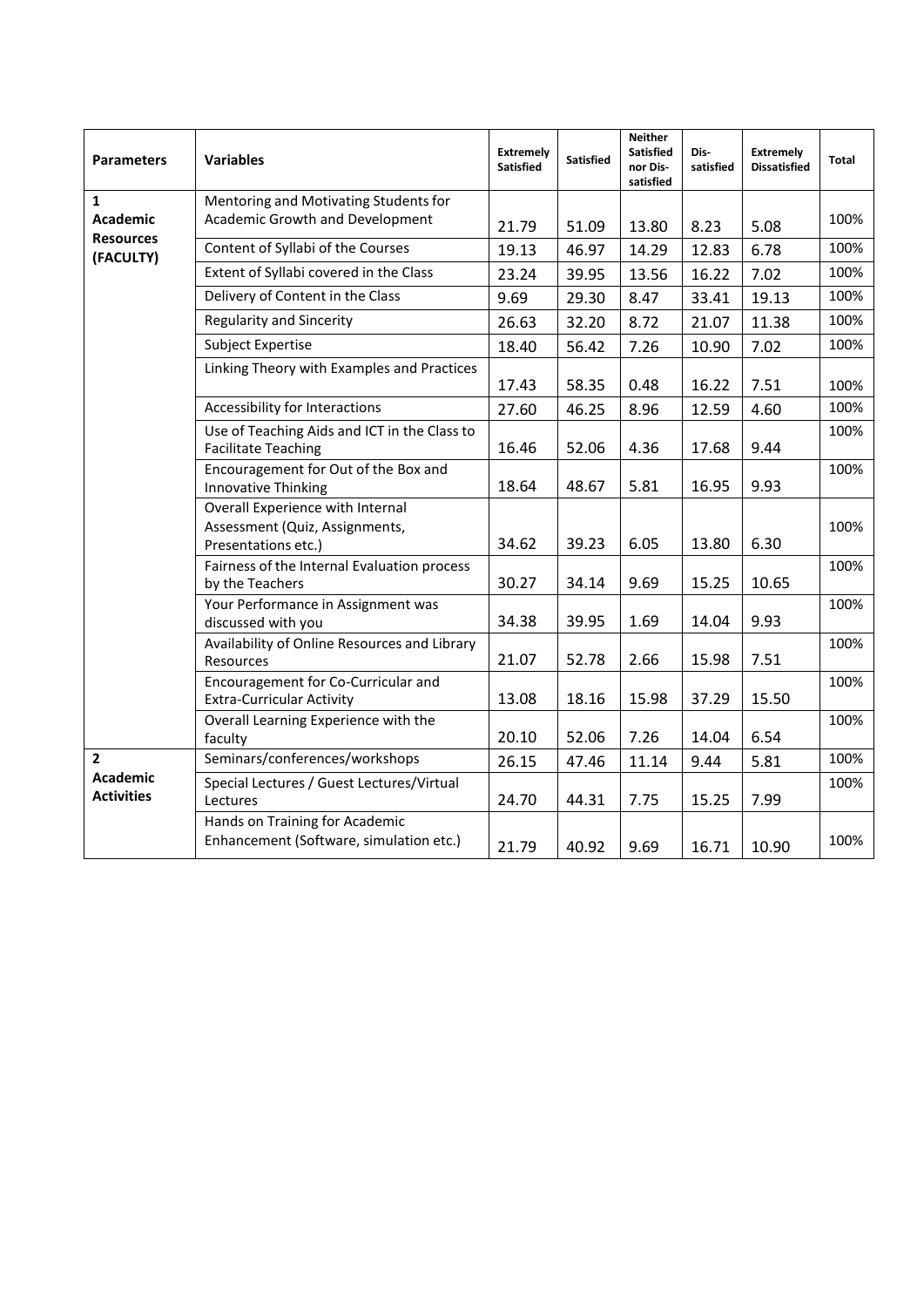|                                                               | Class Presentations / Projects / Workbooks                                                                                                            | 27.36 | 47.94 | 11.38 | 8.72  | 4.60  | 100% |
|---------------------------------------------------------------|-------------------------------------------------------------------------------------------------------------------------------------------------------|-------|-------|-------|-------|-------|------|
|                                                               | Use of Art, Culture & Cinema in Class                                                                                                                 |       |       |       |       |       | 100% |
|                                                               | Rooms                                                                                                                                                 | 21.31 | 34.14 | 21.31 | 13.80 | 9.44  |      |
|                                                               | Multidisciplinary Projects / Live Projects                                                                                                            | 29.30 | 31.72 | 10.90 | 16.95 | 11.14 | 100% |
| $\overline{\mathbf{3}}$<br><b>Skill</b><br><b>Enhancement</b> | Efforts are made by Institute / Teacher to<br>Include Soft Skills, Life Skills and<br>Employability Skills to make you ready for<br>the World of Work | 22.03 | 36.08 | 6.05  | 21.07 | 14.77 | 100% |
|                                                               | <b>Career Counselling and Placement Support</b>                                                                                                       | 23.00 | 35.84 | 10.17 | 16.71 | 14.29 | 100% |
|                                                               | Societies/Clubs/Centres                                                                                                                               | 28.81 | 45.76 | 15.25 | 5.57  | 4.60  | 100% |
|                                                               | Spoken English Classes                                                                                                                                | 13.32 | 29.30 | 3.63  | 27.36 | 26.39 | 100% |
| 4                                                             | Sports                                                                                                                                                | 29.54 | 40.92 | 1.45  | 15.98 | 12.11 | 100% |
| <b>Co-Curricular</b>                                          | <b>Cultural Societies</b>                                                                                                                             | 26.88 | 32.20 | 22.28 | 12.35 | 6.30  | 100% |
| and Extra-                                                    | Centres (WDC, CHD, ASC, GSC, E-Cell, CII,                                                                                                             |       |       |       |       |       | 100% |
| <b>Curricular</b>                                             | Eco-Club)                                                                                                                                             | 19.61 | 52.78 | 3.63  | 12.35 | 11.62 |      |
|                                                               | <b>Departmental Associations</b>                                                                                                                      | 15.01 | 47.70 | 19.85 | 11.62 | 5.81  | 100% |
| 5                                                             | NSS / NCC                                                                                                                                             | 26.88 | 51.09 | 1.69  | 14.77 | 5.57  | 100% |
| <b>Extension and</b>                                          | Eco Club and other Green Initiatives                                                                                                                  | 21.07 | 44.31 | 13.08 | 12.83 | 8.72  | 100% |
| Outreach                                                      | Sanitation and Hygiene                                                                                                                                | 30.99 | 39.95 | 4.36  | 12.35 | 12.35 | 100% |
|                                                               | <b>Remedial Classes</b>                                                                                                                               | 26.88 | 42.62 | 11.86 | 12.35 | 6.30  | 100% |
|                                                               | <b>Community Outreach Programme</b>                                                                                                                   | 15.98 | 50.12 | 14.29 | 11.86 | 7.75  | 100% |
| 6                                                             | Redressal of students' concern by Office                                                                                                              |       |       |       |       |       | 100% |
| Administrative<br>/Office Staff                               | Staff                                                                                                                                                 | 29.78 | 36.56 | 17.92 | 10.17 | 5.57  |      |
|                                                               | Guidance and help from Laboratory Staff                                                                                                               | 22.52 | 41.16 | 15.74 | 10.65 | 9.93  | 100% |
|                                                               | Resourcefulness of Library Staff                                                                                                                      | 17.19 | 53.27 | 3.63  | 13.56 | 12.35 | 100% |
|                                                               | Maintenance Staff (Gardener, Sweeper                                                                                                                  |       |       |       |       |       | 100% |
|                                                               | etc.)                                                                                                                                                 | 21.07 | 45.76 | 21.07 | 5.08  | 7.02  |      |
|                                                               | <b>Behaviour of Security Staff</b>                                                                                                                    | 22.03 | 40.19 | 3.87  | 23.49 | 10.41 | 100% |
| $\overline{7}$<br>Infrastructure                              | <b>Sports Facilities</b>                                                                                                                              | 31.48 | 40.44 | 4.60  | 14.04 | 9.44  | 100% |
|                                                               | <b>Library Facilities</b>                                                                                                                             | 25.67 | 43.34 | 10.17 | 14.29 | 6.54  | 100% |
|                                                               | <b>Reading Room Facilities</b>                                                                                                                        | 25.67 | 49.15 | 3.63  | 14.04 | 7.51  | 100% |
|                                                               | Knowledge Resource Centre Facilities                                                                                                                  | 30.51 | 44.07 | 0.73  | 15.74 | 8.96  | 100% |
|                                                               | Conference /seminar Room                                                                                                                              | 24.70 | 43.10 | 18.64 | 8.96  | 4.60  | 100% |
|                                                               | IT facilities (availability of projectors,<br>computers and other equipment)                                                                          |       |       |       |       |       | 100% |
|                                                               |                                                                                                                                                       | 28.33 | 39.95 | 2.66  | 20.82 | 8.23  |      |
|                                                               | Laboratories                                                                                                                                          | 25.42 | 50.36 | 2.66  | 15.01 | 6.54  | 100% |
|                                                               | Canteen                                                                                                                                               | 30.99 | 42.86 | 0.48  | 16.71 | 8.96  | 100% |
|                                                               | Bank with ATM                                                                                                                                         | 19.61 | 54.72 | 0.73  | 16.22 | 8.72  | 100% |
|                                                               | <b>Recreational Facilities</b>                                                                                                                        | 18.40 | 55.69 | 0.97  | 15.50 | 9.44  | 100% |
|                                                               | Girls Common Room                                                                                                                                     | 15.25 | 47.94 | 30.99 | 4.60  | 1.21  | 100% |
|                                                               | Facilities for Differently-abled Students                                                                                                             | 30.75 | 51.09 | 1.69  | 7.02  | 9.44  | 100% |
|                                                               | Maintenance of Campus Facilities<br>(Building, Furniture etc.)                                                                                        | 16.46 | 51.09 | 11.62 | 13.32 | 7.51  | 100% |
|                                                               | Safe secure campus (CCTV Surveillance<br>System)                                                                                                      | 25.42 | 48.18 | 4.60  | 16.71 | 5.08  | 100% |
|                                                               | <b>Electricity by Solar Panel</b>                                                                                                                     | 36.56 | 43.58 | 1.94  | 10.41 | 7.51  | 100% |
|                                                               | Medical Facilities with Doctor                                                                                                                        | 26.88 | 40.92 | 1.45  | 18.89 | 11.86 | 100% |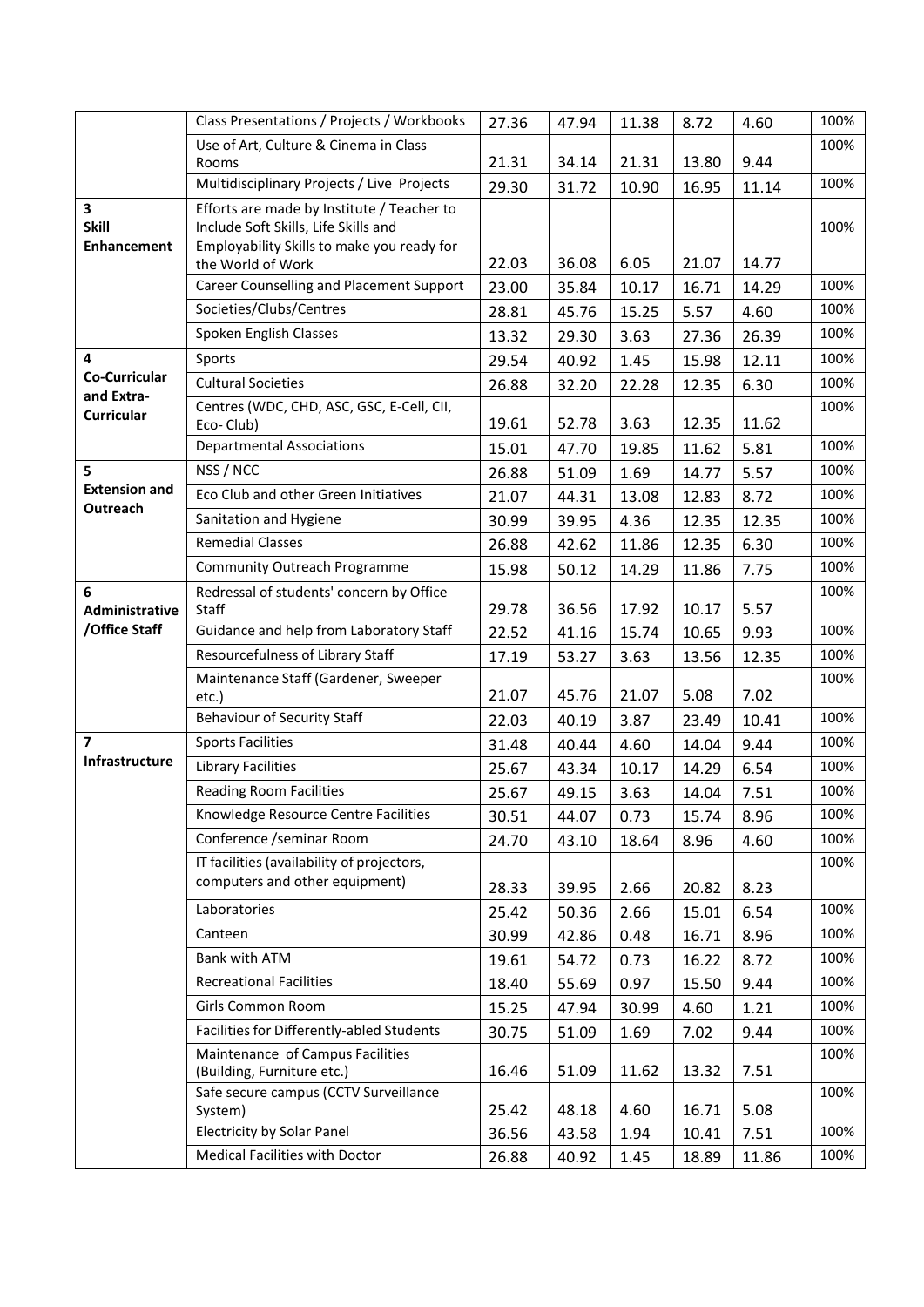|                                                   | Counselling                                                                                                                                                                              | 25.91 | 42.37 | 4.84  | 19.13 | 7.75  | 100% |
|---------------------------------------------------|------------------------------------------------------------------------------------------------------------------------------------------------------------------------------------------|-------|-------|-------|-------|-------|------|
| 8<br>Grievance                                    | Accessible Administrative System for<br>Grievance                                                                                                                                        | 25.91 | 29.78 | 9.93  | 23.97 | 10.41 | 100% |
| <b>Redressal</b><br><b>Mechanism</b>              | Action taken towards Grievance                                                                                                                                                           | 20.58 | 54.00 | 14.53 | 8.23  | 2.66  | 100% |
| 9                                                 | <b>Blood Donation Camp</b>                                                                                                                                                               | 20.34 | 51.33 | 3.63  | 16.46 | 8.23  | 100% |
| Institutional                                     | <b>Green Campus-Tree Plantation Drive</b>                                                                                                                                                | 29.30 | 45.76 | 13.80 | 8.96  | 2.18  | 100% |
| <b>Social</b><br><b>Responsibility</b>            | Implementation of Swachh Bharat Abhiyan                                                                                                                                                  | 30.75 | 47.22 | 3.15  | 12.35 | 6.54  | 100% |
| <b>Activities</b>                                 | Students' participation in Social Causes<br>Awareness programmes and College<br>Activities (No Use of Polythene Bags, No<br>Smoking and Drinking, No Drugs etc.)                         | 17.43 | 40.19 | 13.56 | 17.92 | 10.90 | 100% |
|                                                   | The College organises the Gender<br>Sensitisation Programmes (Gender<br>Equality, Ban on Female Foeticide, No to<br>Domestic Violence, No Eve Teasing, Code of<br>Conduct) for awareness | 29.54 | 33.41 | 2.66  | 19.61 | 14.77 | 100% |
| 10<br>Impact of<br>College on<br><b>Your Life</b> | The College plays a crucial role to enhance<br>the Knowledge Base of the students                                                                                                        | 25.42 | 52.06 | 1.21  | 13.08 | 8.23  | 100% |
|                                                   | The College works to enhance the Career /<br>Professional Development of the students                                                                                                    | 22.76 | 52.30 | 3.87  | 16.22 | 4.84  | 100% |
|                                                   | The College activities are a source of<br>Personality Development for the students                                                                                                       | 22.03 | 44.31 | 21.55 | 7.75  | 4.36  | 100% |
|                                                   | College has contributed to Holistic<br>development of students                                                                                                                           | 20.82 | 50.61 | 3.15  | 15.01 | 10.41 | 100% |
|                                                   | College imparts Value based education that<br>transforms the students to a responsible<br>citizen                                                                                        | 22.52 | 33.66 | 28.33 | 9.93  | 5.57  | 100% |

**Table 2 : The students' responses (in percentage) on ten parameters with distinct variables**

The Table 2 has detailed the ten parameters into distinct variables. The statistical score denotes the satisfactory performance of students is the Average score of the variables measuring the respective parameters. The favourable response of Academic Resources and Academic Activities' have been inferred as the satisfaction level of the students. It implies that the students are gratified with the College's endeavours to uplift and enhance their knowledge-based learnings. The Infrastructural development of the College and Grievance Redressal Mechanism have also found to be hovering around positive feedback. The percentage scores of *Institutional Social Responsibility* and *Impact of college on your life* has also been favourable responses from the pupils' perspective.